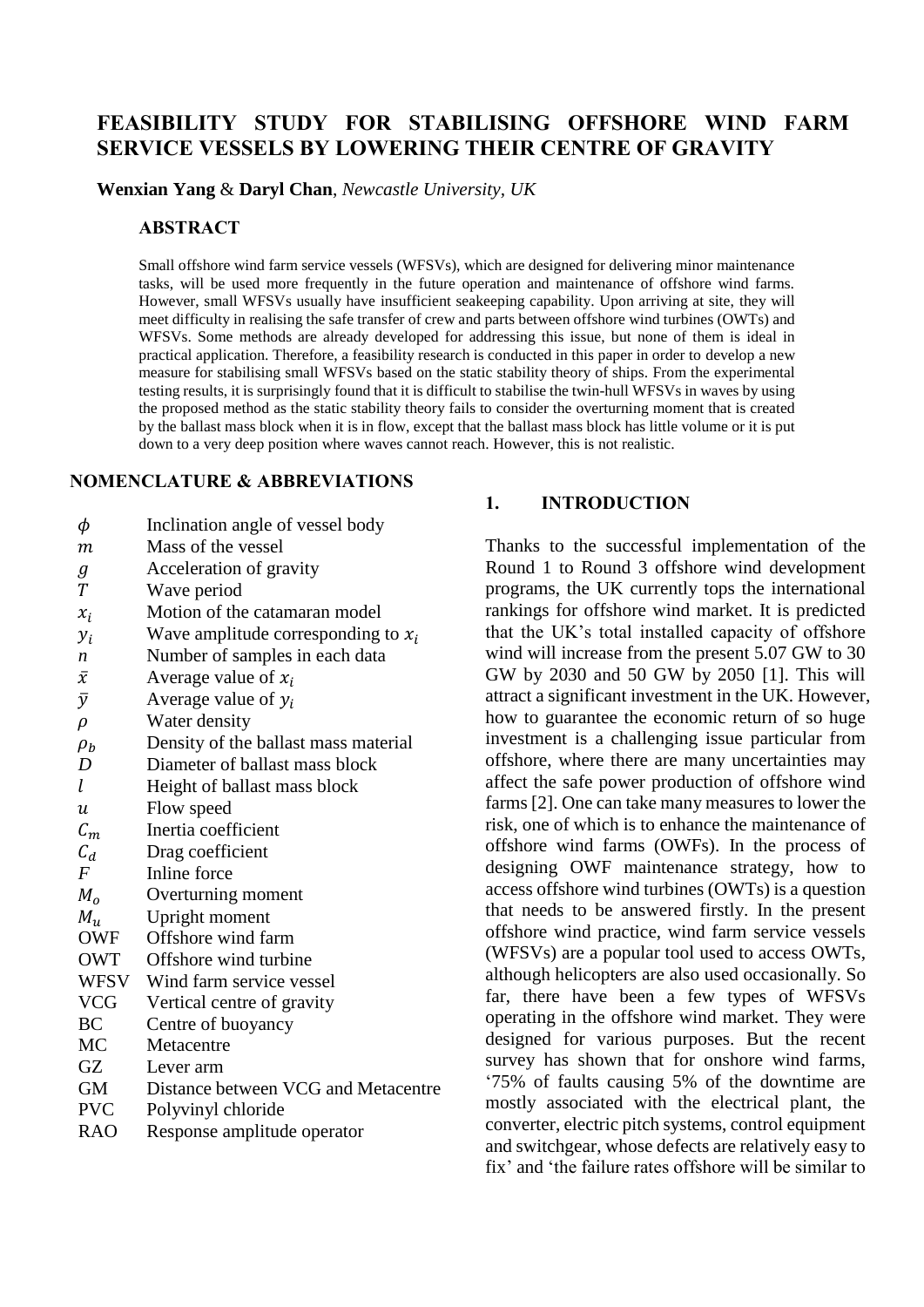onshore but that downtime will be hugely affected by the location of the offshore wind farm and its accessibility' [3]. For this reason, it can be predicted that small WFSVs will be used more frequency in the future maintenance of OWFS. However, due to the small sizes and limited deck spaces of small WFSVs, many existing seakeeping technologies that have been successfully applied to large vessels are not applicable to small WFSVs [4]. In order to address this issue, some efforts have been done previously. To date, a few techniques are adopted by small WFSVs to realise safe transfer on arrival. But the practice has shown that the application of these techniques is helpful to improve the situation. But they still show some various limitations in practical application. For example, the use of rubber friction method will consume more fuel, causing more carbon emission thereby; the roller clamper can set up fixed point easily, but the deck may be flooded in rough waves due to the fixed contact point; the gangway supported by an advanced wave compensation system enables safe transfer. However, it is quite costly and moreover needs a large deck space to host the facility [4]. This motivates the research of this paper.

#### **2. HYPOTHESIS OF A NEW VESSEL STABILISING TECHNIQUE**

In this section, a potential technique for stabilising twin-hull WFSV is proposed based on the static stability theory of ships [5]. According to the static stability theory, when the ship is sitting in still water its vertical centre of gravity (VCG) and its centre of buoyancy (BC) will rest in the same vertical line, as illustrated in Fig.1. Where, 'M' indicates the Metacentre (MC) of the ship, 'G' is the VCG, and 'B' indicates the BC of the ship. Since the direction of the gravity of the ship and the direction of the buoyancy is opposite to each other, the ship will achieve equilibrium. But when the ship rotates in either roll or pitch direction, the vessel body will leave the original equilibrium position and show an inclination angle  $\phi$ , which is the included angle between line  $\overline{MG}$  and line  $\overline{MB}$ . Consequently, the buoyancy and the gravity of the ship will generate a restoring torque to upright the ship [5]. It is known as upright moment  $M_u$ , as shown in Fig.1.



Fig.1 Static stability theory of ships. (i) when VCG is above BC, (ii) when VCG is below BC.

In Fig.1, there are two scenarios are considered, both of which may happen in the real-life operation of the WFSVs. Through comparing Figs.1(i) and (ii), it is found that when the VCG of the ship is below its BC (i.e. the scenario shown in Fig.1(ii)), a longer force arm  $\overline{GZ}$  can be achieved, which will be beneficial to create a larger upright moment of the vessel. Moreover, the lower the position of the VCG away from the BC, the larger the upright moment of the ship will tend to be. The relationship of the lines  $\overline{GZ}$  and  $\overline{MG}$  and inclination angle  $\phi$  is

$$
\overline{GZ} = \overline{MG} \sin \phi \tag{1}
$$

Then the upright moment will be

$$
M_u = m \times g \times \overline{GZ} \tag{2}
$$

From (1) and (2), it can be inferred that the longer the distance  $\overline{MG}$ , the larger upright moment  $M_{\nu}$ will be created. Inspired by such a phenomenon, it is proposed to stabilise twin-hull WFSVs via lowering their VCG.

#### **3. LABORATORY DESIGN FOR REALISING THE PROPOSED IDEA**

In order to realise the idea proposed in Section 2 and investigate its feasibility in stabilising twin-hull WFSVs, a catamaran model in the hydrodynamics laboratory of Newcastle University was employed in the study. It is shown in Fig.2. The dimensions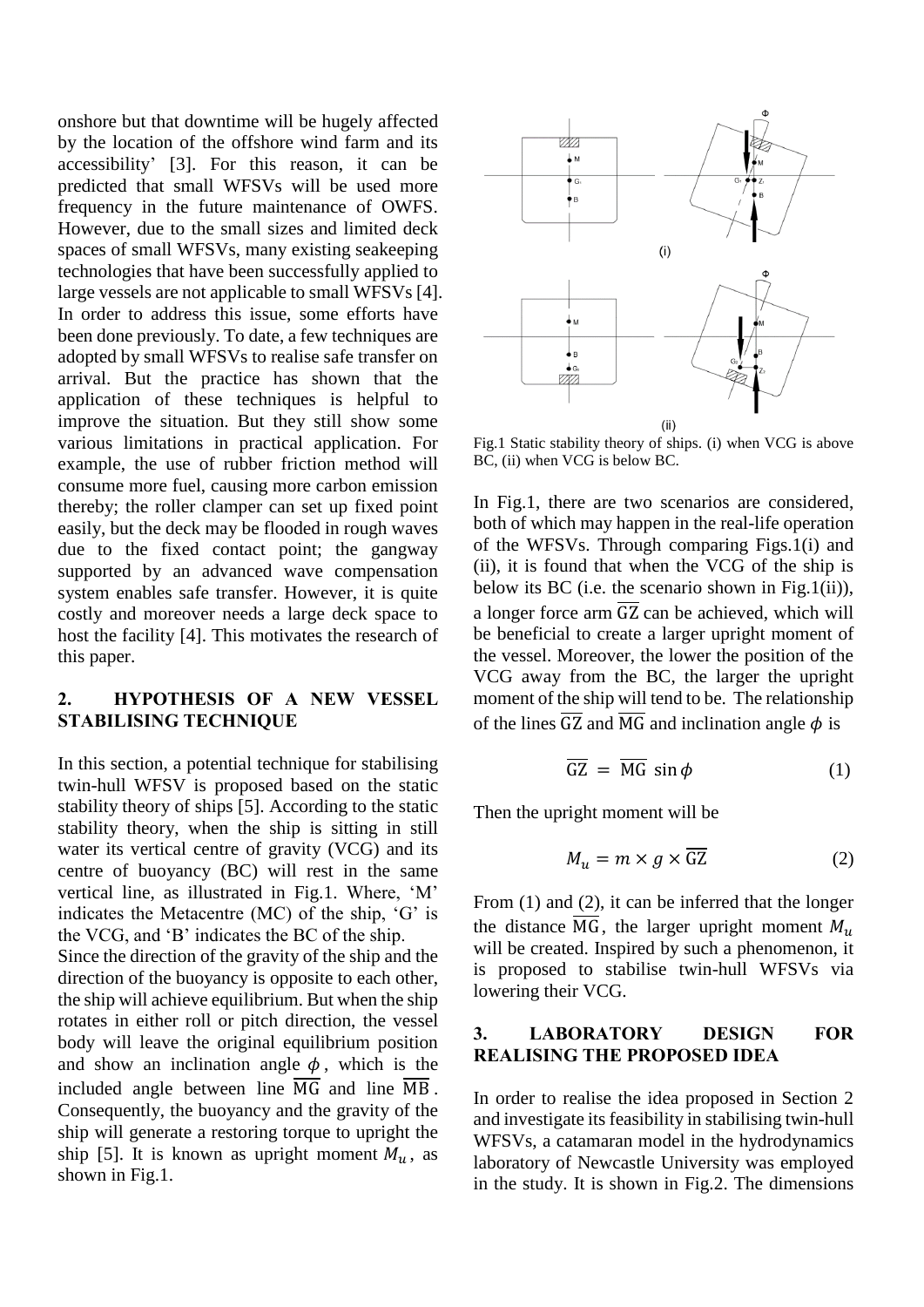and parameters of the catamaran model are listed in Table 1.



Fig.2 The catamaran model used for the research.

| Taoic 1. Dhiichsions of the catalitarall model |                   |  |  |  |
|------------------------------------------------|-------------------|--|--|--|
| Length                                         | 1.49 <sub>m</sub> |  |  |  |
| Overall beam                                   | $0.58 \text{ m}$  |  |  |  |
| Beam of hull                                   | $0.174 \text{ m}$ |  |  |  |
| Height                                         | $0.25$ m          |  |  |  |
| Draft                                          | $0.12 \text{ m}$  |  |  |  |
| Weight                                         | 11.30 kg          |  |  |  |

Table 1. Dimensions of the catamaran model

As shown in Fig.2, the two hulls of the model are held using an aluminium frame, which also allows the installation of a customised PVC base plate for holding the VCG adjustment device whilst not causing the permanent change of the ship structures. In the study, the VCG adjustment device is mainly composed of a 5 kg ballast mass block and a slider pole, as shown in Fig.3.



 $(i)$   $(ii)$ Fig.3 VCG adjustment device. (i) the VCG adjustment device, (ii) the parts of the VCG adjustment device.

As shown in Fig.3, the slider pole is made of carbon fibre to ensure it is strong enough to hold the ballast mass block while not being deflected when moving in flow. The ballast mass block can move up and down along the slider pole, so as the VCG of the catamaran model can be changed as required. Herein, the mass of the ballast mass block is exactly same as the ballast mass of the model, so that the application of the VCG adjustment device will not alter the original waterline of the model. This will, to a large extent, guarantee the comparability of the testing results that are obtained before and after using the VCG adjustment device. In the research, the VCG adjustment device will be installed between the two hulls of the catamaran model and held using a fixture tool, which is installed on the aluminium frame and is consisted of plates, nuts and screw, see Fig.3.

#### **4. SET-UP OF EXPERIMENTS**

The experiments in this feasibility study were conducted in the towing tank of the hydrodynamics laboratory at Newcastle University. The towing tank is 37 m long and 3.7 m wide. The usual water depth in the tank is 1.25 m. The tank is equipped with wavemakers, which are capable of producing waves. In the study, both bow waves and beam waves were considered, as illustrated in Fig.4.



Fig.4 Bow and beam waves considered in the study

The wave height can be from 0.02 m to 0.12 m and wave period can be set in the range of 0.5 s to 2.0 s. But due to the limited time, the wave height in all tests below was fixed at a constant value 0.12 m. The wave period was set to be 1.0 s, 1.25 s, 1.5 s and 1.75 s, respectively. The submersion depth of the ballast mass block was 0.2 m, 0.4 m, 0.6 m, and 1.0 m. The testing scenarios considered in this feasibility study are listed in Table 2.

Table 2. Testing scenarios considered

| type | <b>Wave</b>   Submersion<br>depth(m) | Wave period<br>(S) |      |  |  |
|------|--------------------------------------|--------------------|------|--|--|
|      |                                      |                    | 1.25 |  |  |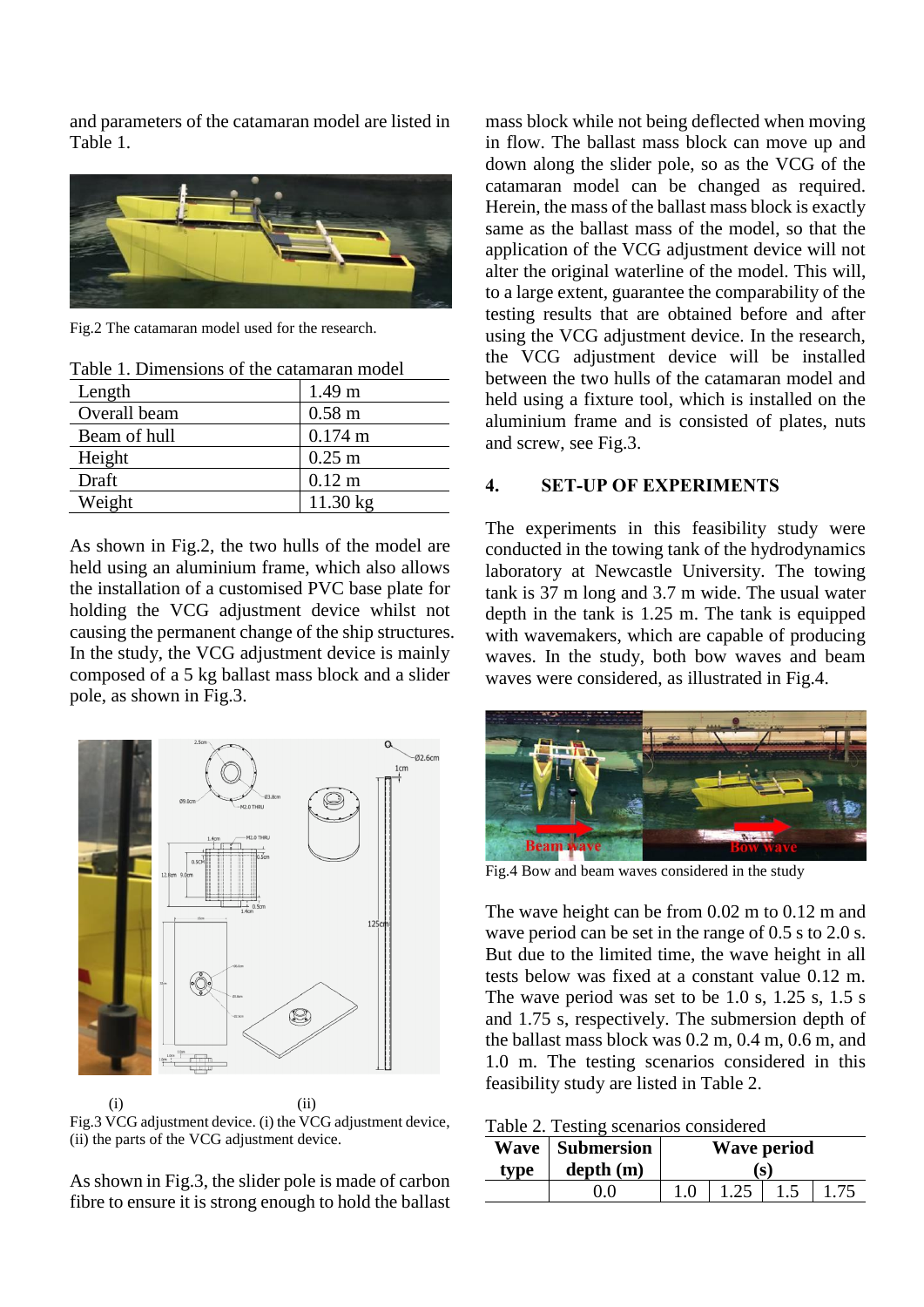| <b>Bow</b><br>waves | 0.2 | 1.0 | 1.25 | 1.5 | 1.75 |
|---------------------|-----|-----|------|-----|------|
|                     | 0.4 | 1.0 | 1.25 | 1.5 | 1.75 |
|                     | 0.6 | 1.0 | 1.25 | 1.5 | 1.75 |
|                     | 0.8 | 1.0 | 1.25 | 1.5 | 1.75 |
|                     | 1.0 | 1.0 | 1.25 | 1.5 | 1.75 |
| Beam<br>waves       | 0.0 | 1.0 | 1.25 | 1.5 | 1.75 |
|                     | 0.2 | 1.0 | 1.25 | 1.5 | 1.75 |
|                     | 0.4 | 1.0 | 1.25 | 1.5 | 1.75 |
|                     | 0.6 | 1.0 | 1.25 | 1.5 | 1.75 |
|                     | 0.8 | 1.0 | 1.25 | 1.5 | 1.75 |
|                     | 1.0 | 1.0 | 1.25 | 1.5 | 1.75 |

In the tests, 'Qualisys', a motion capturing system was employed to measure the six degrees of freedom motions of the catamaran model. It utilizes special cameras, as shown in Fig. 5, to track reflective points attached to the model within a virtually calibrated volume to obtain data in six degrees of freedom. Notably, these tracking points were strategically placed to avoid overlapping or falling out of range when the vessel underwent a test. Additionally, the registered sample size and time interval were adjusted according to ensure sufficient data is gathered for an accurate analysis. For this study, data was recorded by using a sampling frequency of 100 Hz. In order to minimize the negative influence of reflected waves, only 20 s data were collected in each testing scenario.



Fig.5 Qualisys data acquisition system

#### **5. TESTING RESULTS ANALYSIS**

The six degrees of freedom motions of the catamaran model were measured in all testing scenarios listed in Table 2. Since the motions of the vessel in roll and pitch directions have significant influence on the safety and comfort of crew members, here only the motions collected in these two directions will be analysed. They are shown in Fig.6. Where, the motion data collected in only 4 testing scenarios rather than in all testing scenarios are shown in order to ease the observation of the measured data.

From Fig.6, it is surprisingly found that the application of the VCG adjustment device did not reduce the motions of the catamaran model in almost all testing scenarios. This is different from our prediction in Section 2 based on the static stability theory of ships. Moreover, the deeper the ballast mass block is placed under water, the less effective it will become in stabilising the model.

In order to describe the phenomena in a clearer way, the Response Amplitude Operators (RAOs) of the catamaran model in different testing scenarios are calculated based on the measurement data shown in Fig.6. IN each testing scenario, the RAO is calculated by using the following equation:

$$
RAO = \sqrt{\frac{\sum_{i=1}^{n} (x_i - \bar{x})^2}{\sum_{i=1}^{n} (y_i - \bar{y})^2}}
$$
(3)

where  $x_i$   $(i = 1, 2, ..., n)$  are the motion data measured from the model,  $y_i$  ( $i = 1, 2, ..., n$ ) are the corresponding wave amplitude data measured simultaneously, and  $n$  refers to the number of samples collected in the data.  $\bar{x}$  and  $\bar{y}$  are the average values of  $x_i$  and  $y_i$ , respectively.

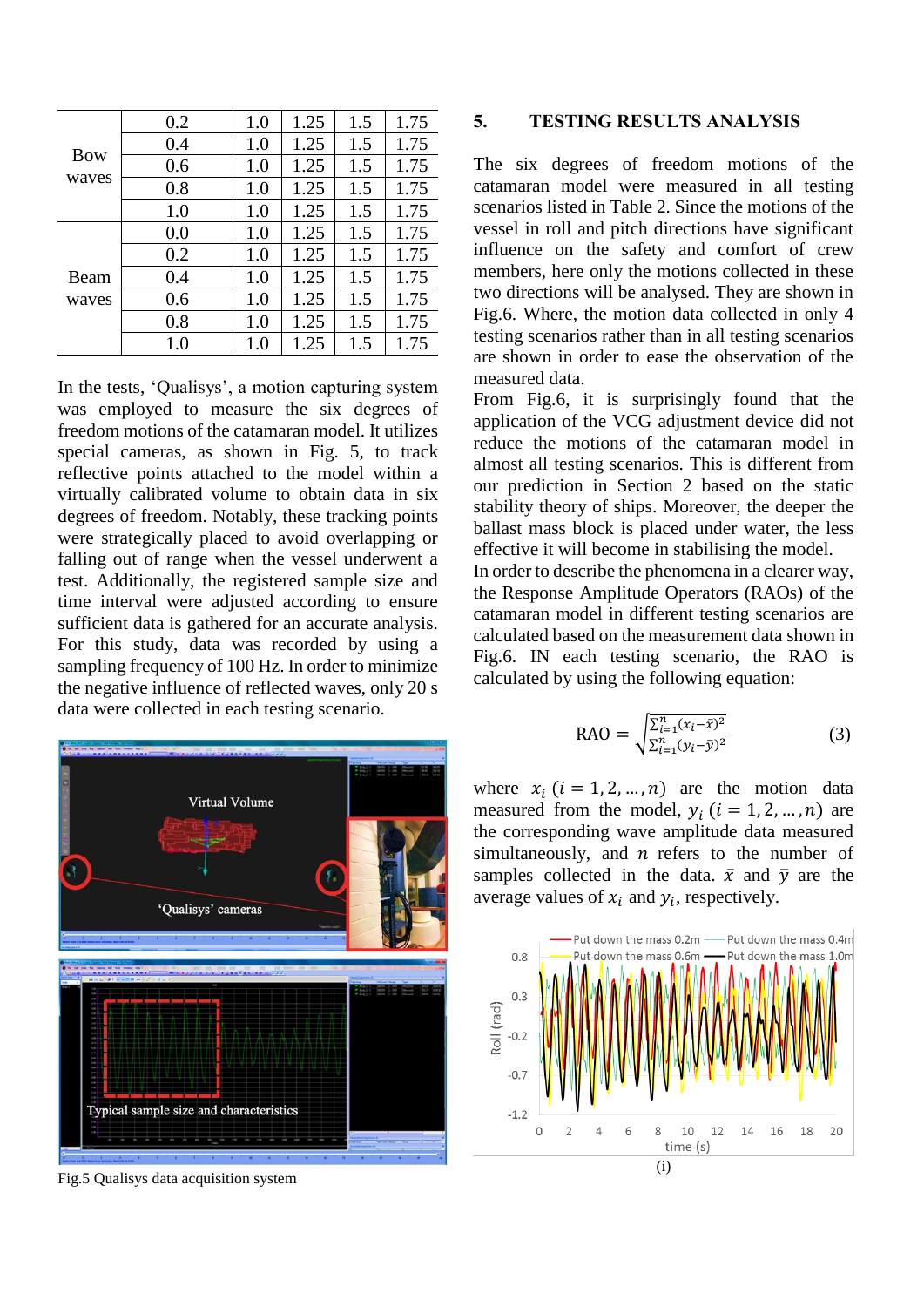

Fig.6 Motions of the model in roll and pitch directions. (i) Roll direction motions in beam waves, (ii) Pitch direction motions in beam waves, (iii) Roll direction motions in bow waves, (iv) Pitch direction motions in bow waves.

The calculated RAOs obtained in different testing scenarios are shown in Fig.7.





Fig.7 RAOs of the model in roll and pitch directions. (i) Roll direction RAOs in beam waves, (ii) Pitch direction RAOs in beam waves, (iii) Roll direction RAOs in bow waves, (iv) Pitch direction RAOs in bow waves.

From Fig.7, it is found that in most testing scenarios, the application of the VCG adjustment device did not reduce the roll and pitch motions of the catamaran model whatever the catamaran model was in beam waves or bow waves. This is because the static stability theory of ships only considers the upright moment created by the gravity and buoyancy of the vessel. However, the theory fails to consider the influence of waves and tidal current. According to Morrison equation [6], when the influence of the slider pole is ignored the inline force  $F$  acting on the ballast mass block can be estimated by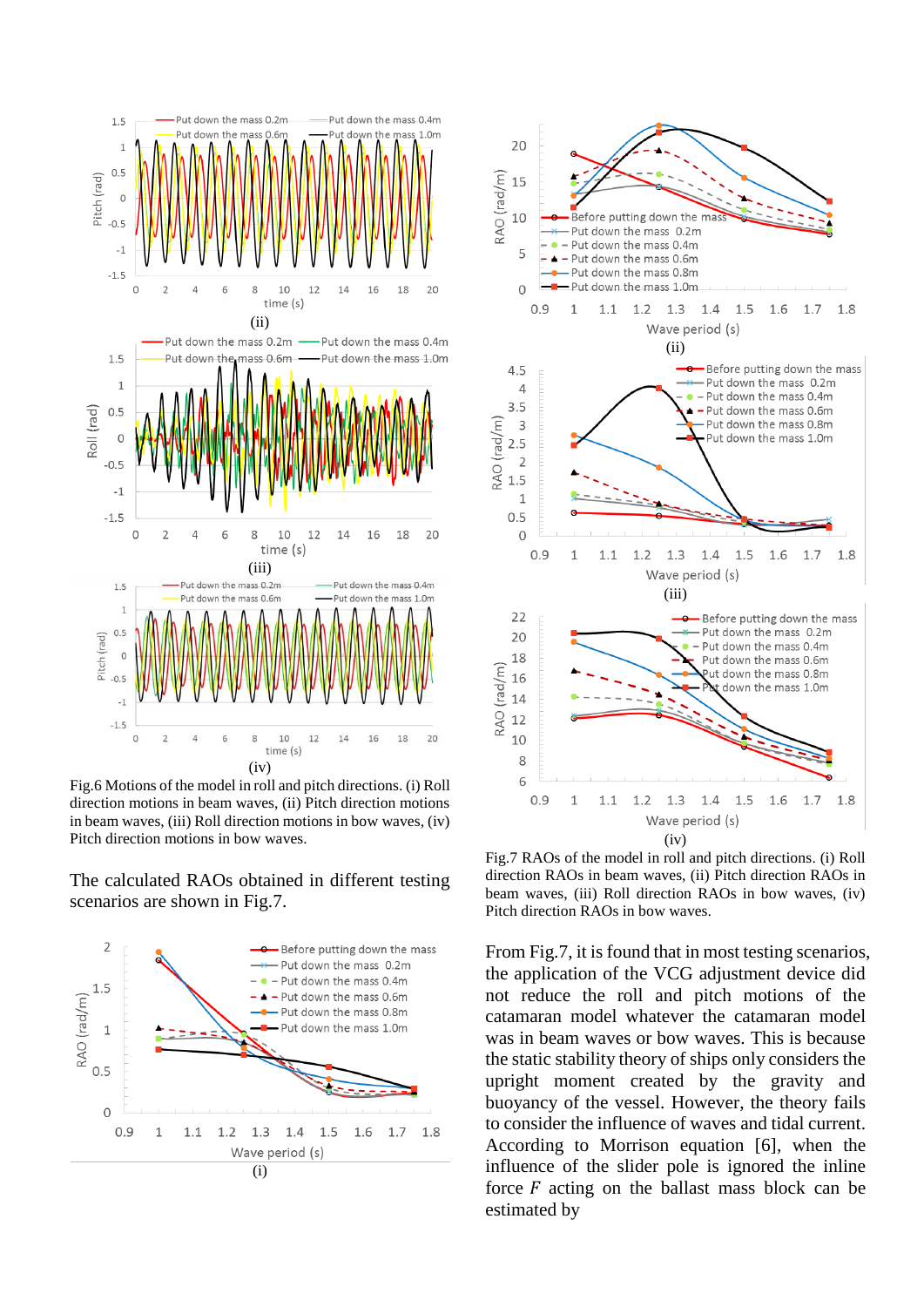$$
F = \frac{1}{4}\rho \pi l D^2 C_m \frac{\partial u}{\partial t} + \frac{1}{2}\rho D l C_d u |u| \tag{4}
$$

where  $D$  and  $l$  are the diameter and height of the ballast mass block,  $C_m$  and  $C_d$  are the inertial and drag coefficients of the ballast mass;  $\rho$  refers to water density;  $u$  stands for the relative speed between the ballast mass and water flow. In the following calculations, it can be estimated by  $u \approx$  $_{gT}$  $\frac{g}{2\pi}$ . Where, T refers to the period of the sea waves.

Then, when the fluid flow passes through the ballast mass block an overturning moment  $M_0$  will be created, as shown in Fig.8.



Fig.8 Overturning moment caused by flow.

The overturning moment  $M<sub>o</sub>$  can be estimated using the following equation:

$$
M_o = F \times MG \times \cos \phi \tag{5}
$$

From (1) and (2), it is known that the upright moment created by the gravity and buoyancy is

$$
M_u = m \times g \times \overline{MG} \times \sin \phi \tag{6}
$$

Then whether the vessel can be successfully stabilised will depend on the values of  $M_0$  and  $M_u$ . When the former is smaller than the latter, the vessel will be stabilised; otherwise the vessel will become more unstable, i.e.

$$
\begin{cases}\nM_o/M_u < 1 & \text{Stabilise the vessel} \\
M_o/M_u \ge 1 & \text{Not stabilize the vessel}\n\end{cases}\n\tag{7}
$$

In order to explain the phenomena observed from Figs.6 and 7, a theoretical study is conducted below, which considers the worse situation in each testing scenario, i.e.

$$
\begin{cases} u(t) = u_{max} \\ \frac{\partial u}{\partial t} = 0 \end{cases} \tag{8}
$$

Therefore, the overturning moment is

$$
M_o = \frac{1}{2} \rho D l C_d u |u| \times \overline{MG} \times \cos \phi
$$
 (9)

The ratio of  $M_o/M_u$  will be

$$
M_o/M_u = \frac{\rho D l c_d u |u|}{2mg} \times \cot \phi \tag{10}
$$

Since

$$
m = \frac{1}{4} \rho_b \pi D^2 l \tag{11}
$$

have

$$
M_o / M_u = \frac{2\rho}{\pi \rho_b g} \times \frac{c_d}{D} \times u^2 \times \cot \phi \tag{12}
$$

where  $\rho_b$  refers to the density of ballast mass material. From the size and weight of the ballast mass block described in Section 3, it can be easily known that  $\rho_b = 8737 \ kg/m^3$ .

From (12), it can be inferred that whether the vessel can be stabiliser by the ballast mass block is irrelated to the submersion depth of the ballast mass block. But it relies on the material and geometric design of the ballast mass block, the flow speed, as well as the inclination angle of the vessel body. From Fig.3, it is known that the diameter of the ballast mass block  $D = 0.09$  *m*. Assume drag coefficient  $C_d = 1.5$  for a cylinder structure, then (12) can be further simplified as

$$
M_o/M_u = 0.1239u^2 \times \cot \phi \tag{13}
$$

Based on (13), the contributions of the ballast mass block under different wave conditions are predicted. The prediction results are shown in Fig.9.



Fig.9 Contributions of the ballast mass under different wave conditions